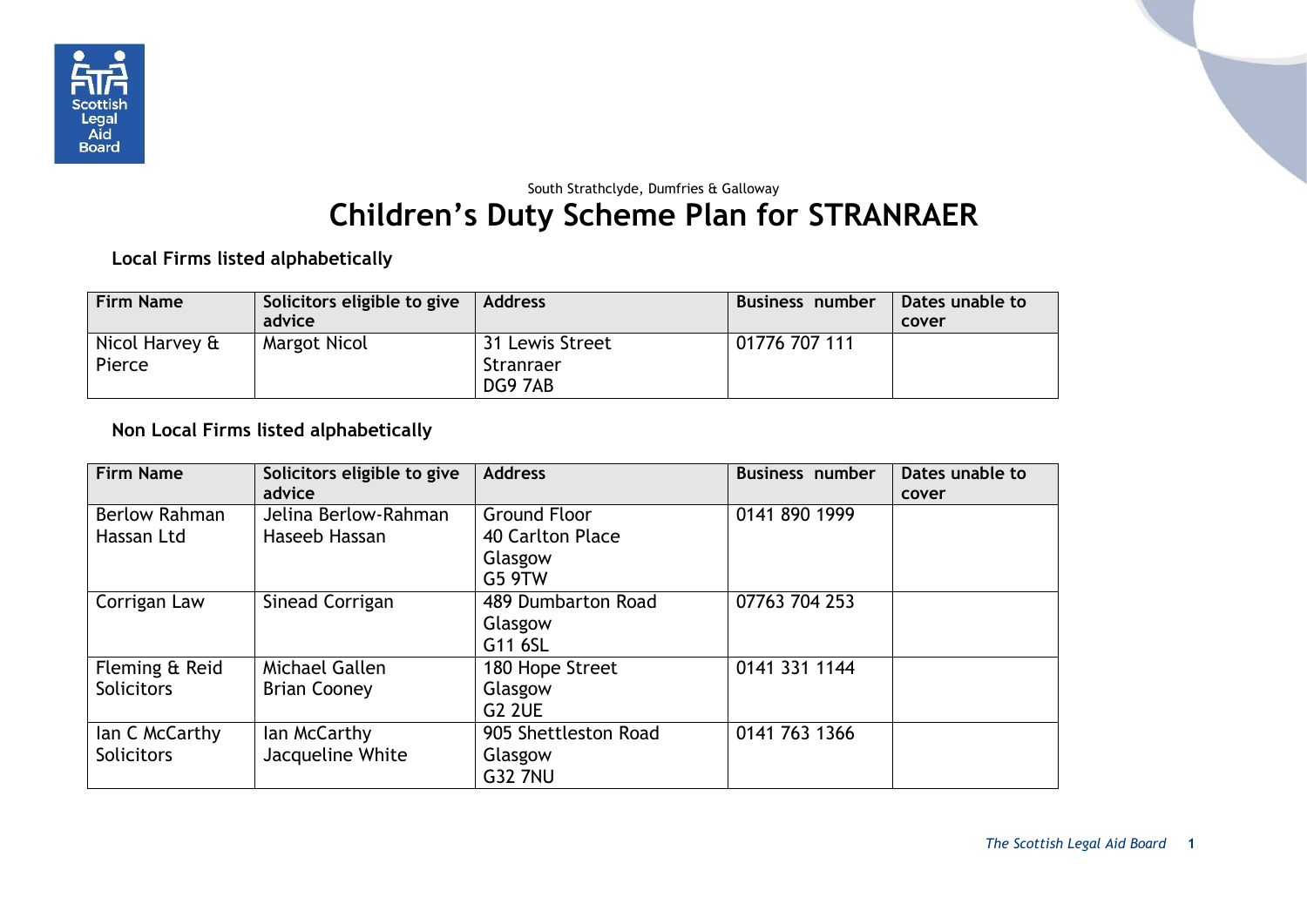| <b>Firm Name</b>                     | Solicitors eligible to give<br>advice                                         | <b>Address</b>                                                                            | <b>Business number</b> | Dates unable to<br>cover |
|--------------------------------------|-------------------------------------------------------------------------------|-------------------------------------------------------------------------------------------|------------------------|--------------------------|
| Jonathon Paul<br><b>Solicitors</b>   | Jonathon Paul                                                                 | 102 Main Street<br>Alexandria<br><b>G83 OPB</b>                                           | 01389 756785           |                          |
| L Kerr Solicitors                    | Lauren Kerr                                                                   | 97-99 Glasgow Road<br>Dumbarton                                                           | 0739 374 6024          |                          |
| <b>LKW Solicitors</b><br>Ltd         | Khalda Wali<br>Zahra Bhatti<br>Sofia Liaquat                                  | 414 Cathcart Road<br>Glasgow<br>G42 7BZ                                                   | 07944 562 909          |                          |
| McIntosh McCann                      | Lorna McCann                                                                  | 486 Dumbarton Road<br>Glasgow<br>G11 6SL                                                  | 0141 212 2222          |                          |
| Newford Law<br><b>Solicitors</b>     | John McBride                                                                  | 101 Eaglesham Road<br>Glasgow                                                             | 0141 644 1792          |                          |
| Norman Lawson &<br>Co                | Manish Upadhyay                                                               | 3rd Floor<br><b>St Georges Building</b><br>5 St Vincent Place<br>Glasgow<br><b>G1 2DH</b> | 0141 275 4844          |                          |
| O'Donnell & Co                       | Gerald O'Donnell                                                              | 79 Kinfauns Drive<br>Glasgow<br>G15 7TG                                                   | 0141 944 1441          |                          |
| <b>Ormistons Law</b><br>Practice Ltd | <b>Trevor Ormiston</b><br><b>Alison Laing</b><br><b>Sherylanne McGuinness</b> | Suite 5, Unit 3, Lomond<br><b>Business Park</b><br>Glenrothes<br>KY6 2PJ                  | 01592 774 441          |                          |